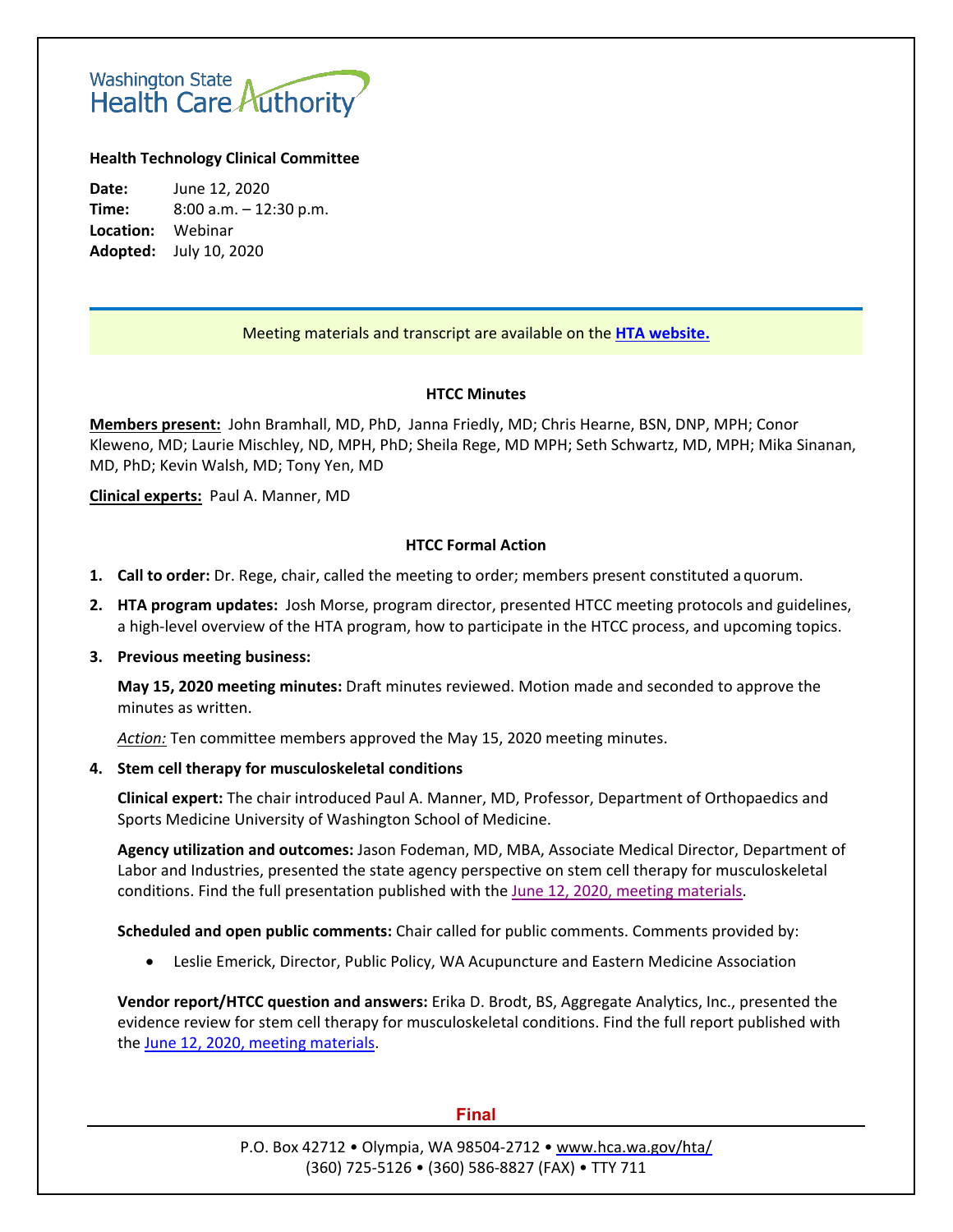## **HTCC coverage vote and formal action:**

### *Committee decision*

Based on the deliberations of key health outcomes the committee decided that it had the most complete information: a comprehensive and current evidence report, public comments, and state agency utilization information. The committee decided that the current evidence on stem cell therapy for musculoskeletal conditions is sufficient to make a determination on this topic. The committee discussed and voted on the evidence for the use of stem cell therapy for musculoskeletal conditions. The committee considered the evidence and gave greatest weight to the evidence it determined, based on objective factors, to be the most valid and reliable.

Based on these findings, the committee voted to not cover stem cell therapy for musculoskeletal conditions.

|                                                  | Not covered | Covered under<br>certain conditions | Covered<br>unconditionally |
|--------------------------------------------------|-------------|-------------------------------------|----------------------------|
| Stem cell therapy for musculoskeletal conditions | 10          |                                     |                            |

## *Discussion*

The committee reviewed and discussed the available studies for use of stem cell therapy for musculoskeletal conditions. Details of study design, inclusion criteria, outcomes and other factors affecting study quality were discussed. A clinical expert member provided detailed insight and discussion points. All committee members found the evidence sufficient to determine that use of stem cell therapy for musculoskeletal conditions is unproven for efficacy. A majority of committee members found the evidence sufficient to determine the use of stem cell therapy for musculoskeletal conditions is unproven for costeffectiveness. Based on the evidence presented, all members of the committee found the use of stem cell therapy for musculoskeletal conditions to be either less safe than comparators, or unproven.

# *Limitations*

N/A

# *Action*

The committee checked for availability of a Centers for Medicare and Medicaid Services (CMS) national coverage decision (NCD). There is no Medicare national or local coverage determination for stem cell therapy for musculoskeletal conditions.

Five evidence based clinical guidelines and consensus statements were identified for this review. The committee discussed guidelines from the following organizations related to the use of stem cells for the treatment of musculoskeletal conditions:

- American Society of Interventional Pain Physicians (ASIP), Responsible, Safe, and Effective Use of Biologics in the Management of Low Back Pain: ASIPP Guidelines, 2019
- International Society for Stem Cell Research (ISSCR), Current State of Cell-based Therapies for Osteoarthritis, 2019

### **Final**